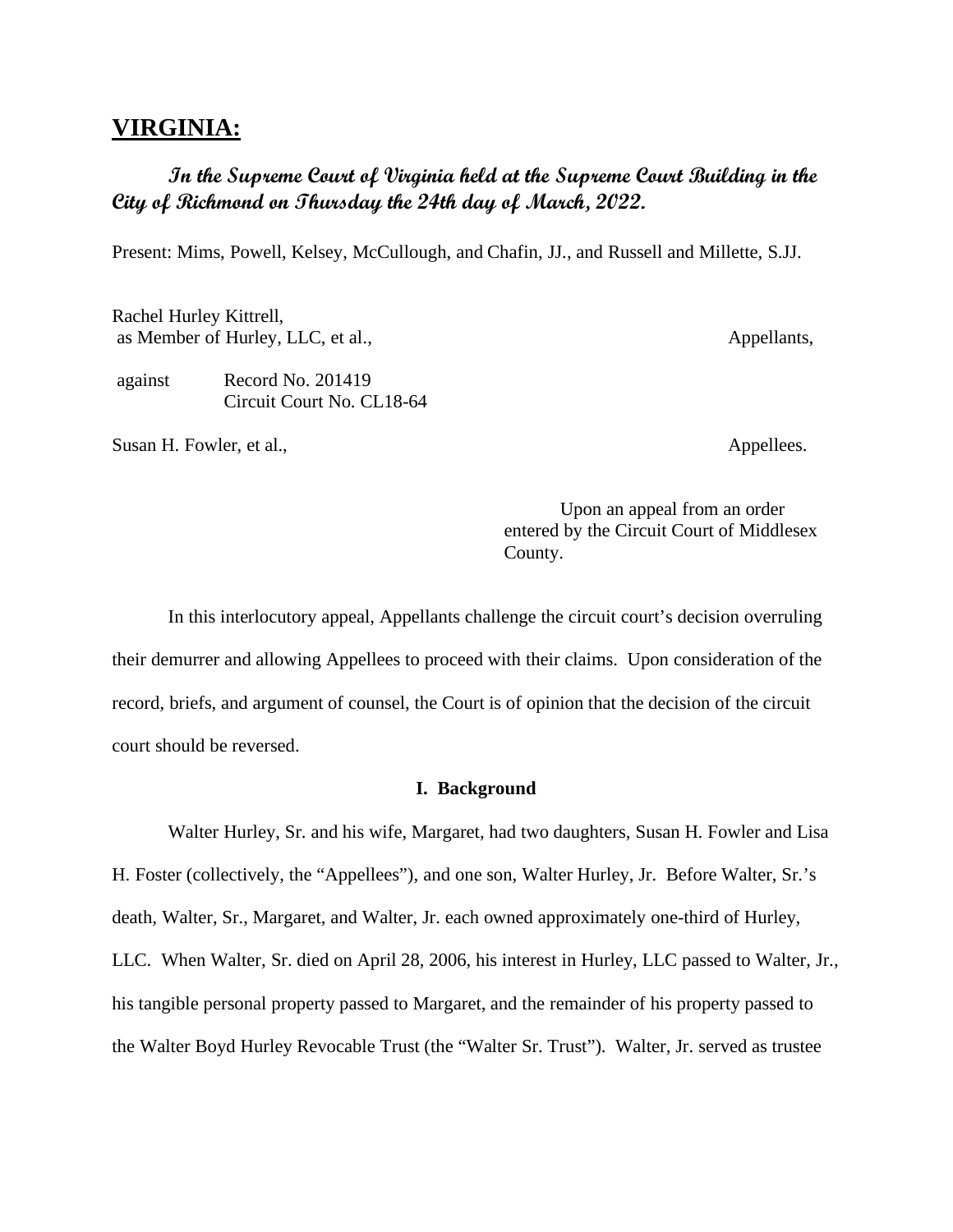of the Walter Sr. Trust, and as such, he was to distribute assets to provide for Margaret during her lifetime and distribute any remaining trust assets to his siblings after Margaret's death.

On May 15, 2006, Margaret signed a document entitled "Sales Verification" transferring her interest in Hurley, LLC to Walter, Jr. in exchange for a promissory note in the amount of \$950,000 (the "Hurley Transaction").<sup>[1](#page-1-0)</sup>

In July 2007, Margaret created her own revocable trust, the Margaret H. Hurley Living Trust ("Margaret's Living Trust"), which provided that upon Margaret's death, any residual trust property should be distributed equally between her children. However, Margaret's Living Trust specifically indicated that Walter, Jr. should not receive a share of the trust after Margaret's death.

In September 2008, Margaret signed a document entitled "First Amendment to the Margaret H. Hurley Living Trust." In the amended trust agreement, Margaret specifically stated that she "intentionally, and with full knowledge, chose[] not to provide for [her] child WALTER B. HURLEY, JR., or his issue" as he received "Five Hundred Thousand Dollars (\$500,000.00) in disclaimed assets and the Fair Market Value ("FMV") of the campsite properties." Thus, Appellees were to receive the living trust properties in two equal shares.

On March 8, 2013, Walter, Jr. closed Margaret's checking account titled "Margaret H. Hurley Living Trust" at the Colonial Bank of Gloucester and opened a new account bearing the same title. On April 1, 2013, a check for \$999,999.00 was written on the new account and was made payable to "Margaret's Future Trust." Appellees contend this check was repayment for the promissory note given in exchange for Margaret's 2006 sale of her one-third interest in Hurley,

<span id="page-1-0"></span> $1 A $950,000$  check dated May 15, 2006, and payable to "Margaret H. Hurley" from Hurley, LLC appears in the record. However, the check does not appear to have been negotiated.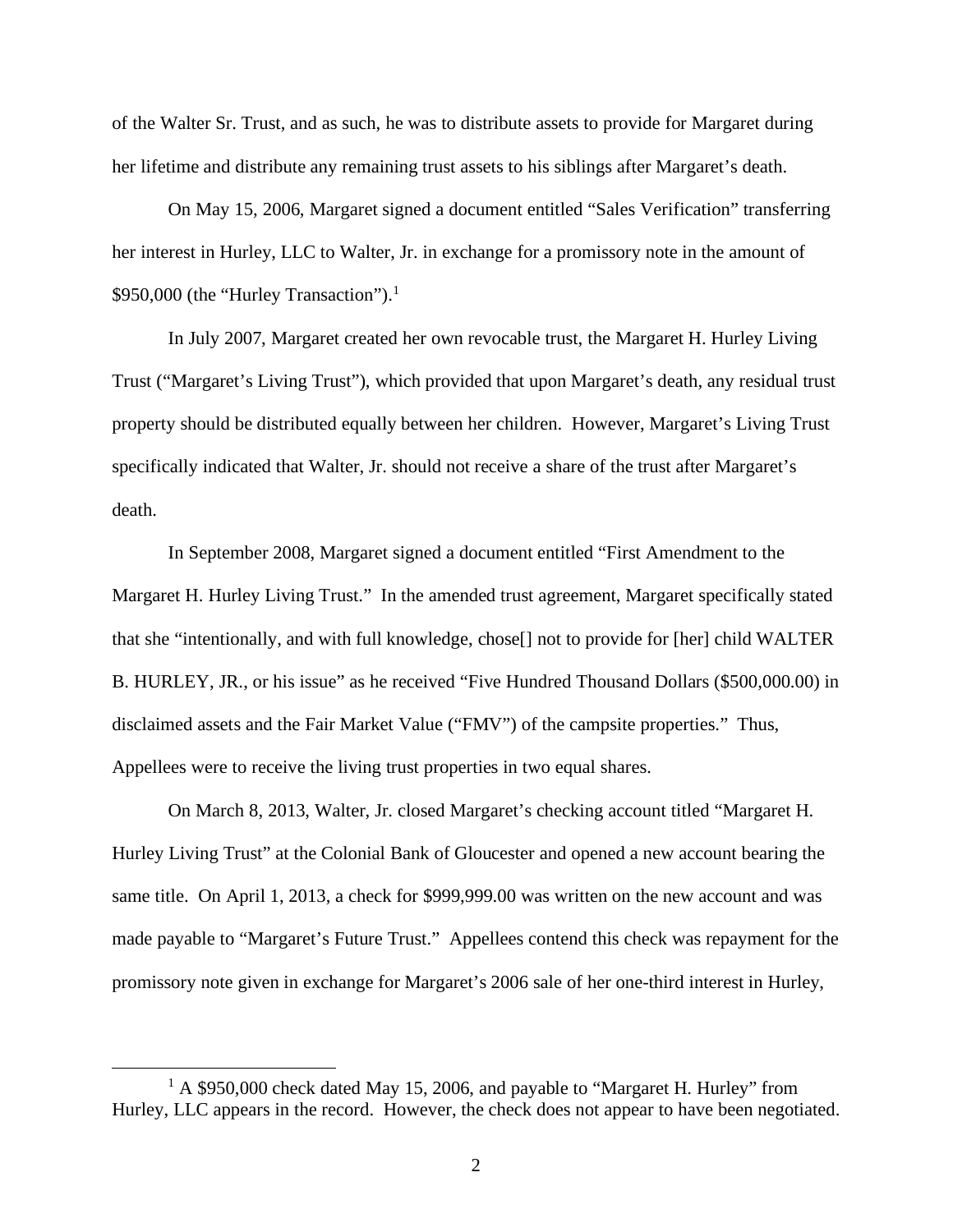LLC to Walter, Jr.

On April 15, 2013, Margaret purportedly signed a document entitled "Second Amendment to the Margaret Hurley Living Trust," which provided that if Margaret resigned as the trustee of her living trust, Walter Jr. would become the substitute trustee. On the same date, Margaret purportedly signed another document entitled "Margaret's Future Trust," creating an irrevocable trust for the benefit of Walter, Jr.'s children, of which Walter, Jr. was named the trustee.

On April 19, 2013, Walter, Jr. made two deposits into the new checking account: one for \$1,000,000.00 and one for \$36,000.00. On April 22, 2013, Margaret resigned as trustee of Margaret's Living Trust.

On April 16, 2014, Margaret died, and her living trust became irrevocable. Per the terms of the trust, William Farinholt became the trustee and personal representative of Margaret's estate. Appellees became suspicious of Walter, Jr.'s handling of Margaret's assets. In early 2017, Farinholt confronted Walter, Jr. on Appellees' behalf. On May 16, 2017, Walter, Jr. died by suicide. Walter, Jr.'s will directed that the assets of his estate passed to the Nanba-wan Sai Trust for the benefit of his children.

On February 28, 2018, Appellees filed a complaint against Margaret's Future Trust, the Estate of Walter, Jr., and the Nanba-wan Sai Trust, seeking an accounting of each party's assets, restitution, and the imposition of a constructive trust on the assets of the trusts based on Walter, Jr.'s alleged fraudulent conduct, unjust enrichment, and breach of fiduciary duty as trustee of Walter, Sr.'s and Margaret's estates. The defendants filed a demurrer and plea in bar. The demurrer specifically alleged that Appellees failed to name the trustees of the trusts or the

3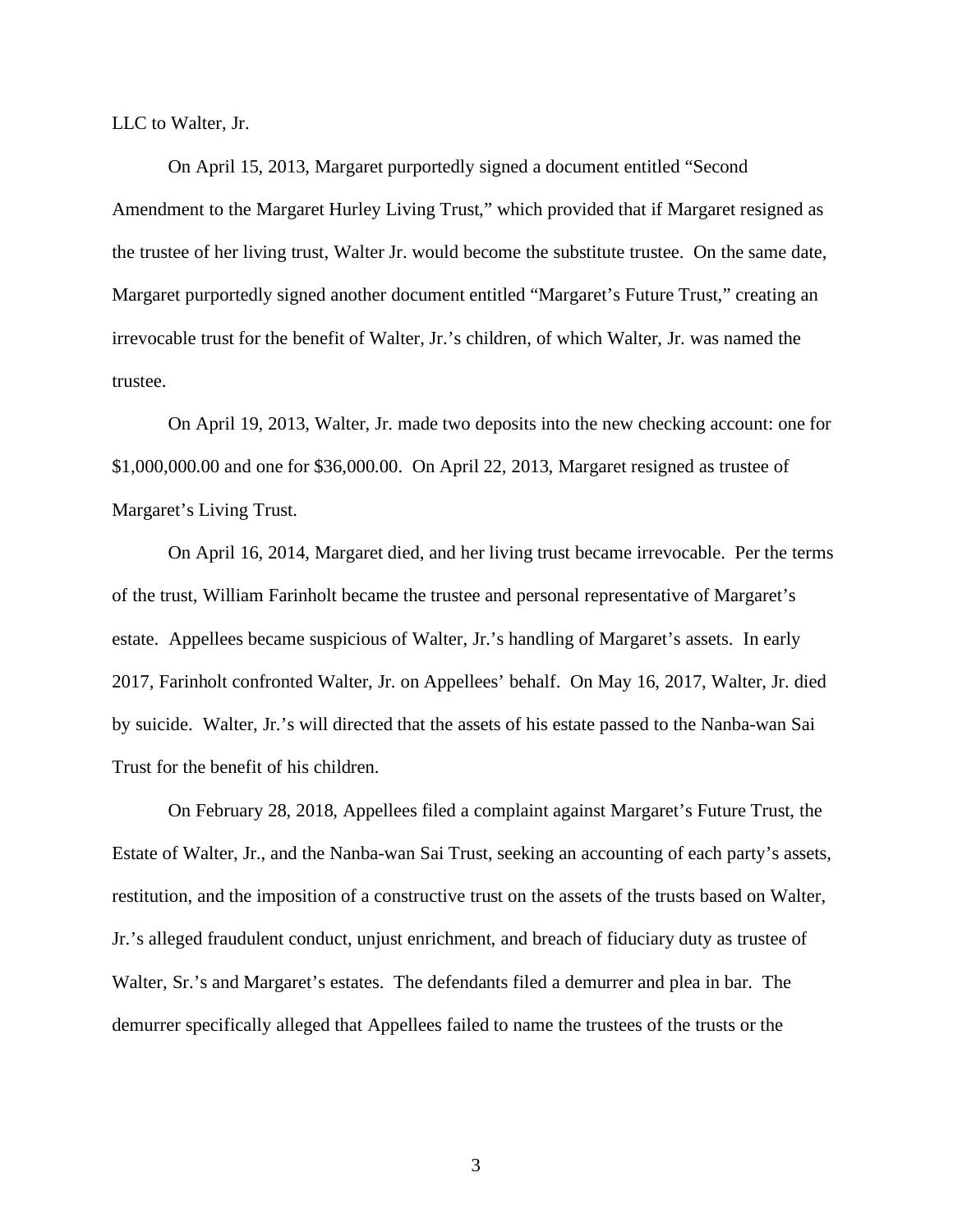executors of Walter, Jr.'s estate as defendants, failed to attach the pertinent trust documents, and failed to state a cause of action.

Appellees filed a motion to join the proper parties and attached a First Amended Complaint. The parties submitted an agreed order to the circuit court granting Appellees' motion to join parties and setting a briefing schedule for responsive pleadings. The defendants filed a demurrer and plea in bar to Appellees' First Amended Complaint. Following a hearing, the circuit court overruled both the demurrer and plea in bar and the case was set for trial.

On April 29, 2019, Appellees filed a motion for leave to file a Second Amended Complaint, which proposed to add claims relating to the Hurley Transaction and join the relevant members of Hurley, LLC as defendants. Specifically, the Second Amended Complaint requested that the circuit court declare the Hurley Transaction void and award Appellees an "amount of damages that is equivalent to the value of Margaret's interest in Hurley, LLC as of the date of Margaret's death." The defendants opposed Appellees' motion, contending that the Appellees lacked standing to assert Counts 5, 6, 7, 8, and 9 of the Second Amended Complaint (the "Hurley Claims").<sup>[2](#page-3-0)</sup> The circuit court granted Appellees' motion for leave to amend, specifically stating that the "new issues raised are, in fact, intertwined with the existing issues. Standing, as well as any other issues, can be argued upon proper motions."

<span id="page-3-0"></span> $2 \text{ In}$  Counts 5-9, Appellees sought the imposition of a constructive trust on the assets of Hurley, LLC for Appellees' benefit; requested an accounting of Hurley, LLC's assets; requested that Hurley, LLC be required to make restitution to Appellees in the form of all assets they should have received from Margaret at the time of her death, plus interest from that date; and sought to unwind the 2006 Hurley Transaction and Margaret's Future Trust because they were both products of Walter, Jr.'s undue influence and breach of fiduciary duty. Appellees only seek relief to the extent the claims apply to the 2006 Hurley Transaction.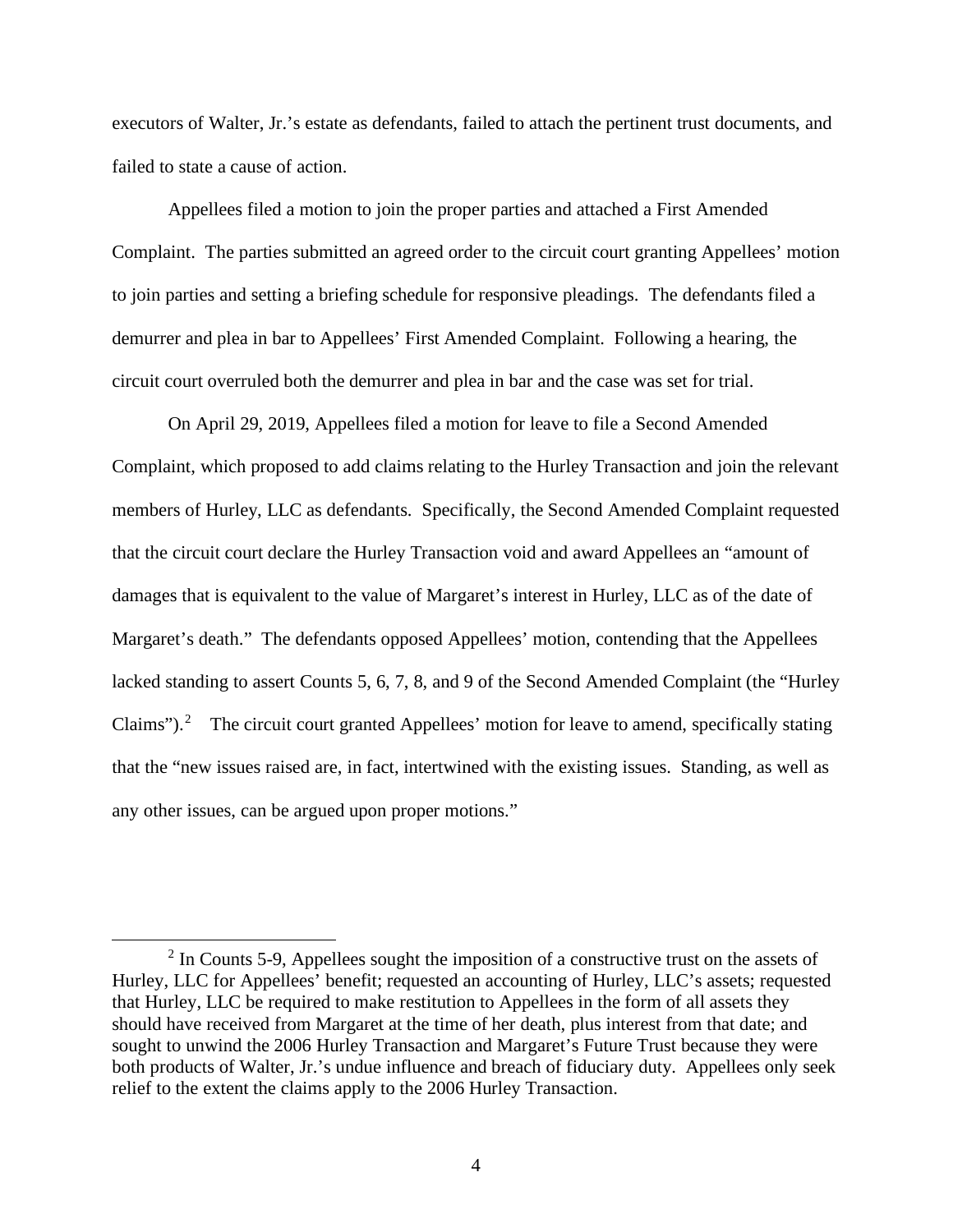The defendants filed a demurrer and plea in bar, contending, among other things, that Appellees lack standing to assert the Hurley Claims because neither Appellee was the personal representative of Margaret's estate. The circuit court heard arguments on the demurrer,<sup>[3](#page-4-0)</sup> after which it ruled that "because [Walter, Jr.] basically, allegedly formed [the trust] documents making himself in a representative capacity, I'll overrule the demurrer and allow the claim to go forward."

The defendants at that time, Rachel H. Kittrell, Sarah G. Hurley, and Walter Hurley, III as members of Hurley, LLC, and William and Rachel Edwards as trustees of Margaret's Future Trust and Executors of Walter, Jr.'s estate, and Rachel Edwards as trustee of the Nanba-wan Sai Trust (collectively, the "Appellants"), sought an interlocutory appeal of the circuit court's ruling as to standing pursuant to Code § 8.01-670.1. Although the circuit court consented, Appellees withheld their consent.

In January 2020, Appellants filed a "Verified Petition for Writs of Prohibition and Mandamus" in this Court. On September 8, 2020, this Court dismissed Appellants' petition. On July 1, 2020, the General Assembly's amendment to Code § 8.01-670.1 went into effect. The amendment removed the requirement that all parties consent to an interlocutory appeal. *See* 2020 Acts ch. 907. On October 1, 2020, Appellants once again sought interlocutory review of the circuit court's decision as to Appellees' standing. The circuit court certified Appellants' interlocutory appeal to this Court.

<span id="page-4-0"></span><sup>&</sup>lt;sup>3</sup> The defendants' plea in bar to the Appellees' Second Amended Complaint remains pending in the circuit court. The arguments contained therein are not at issue in this interlocutory appeal.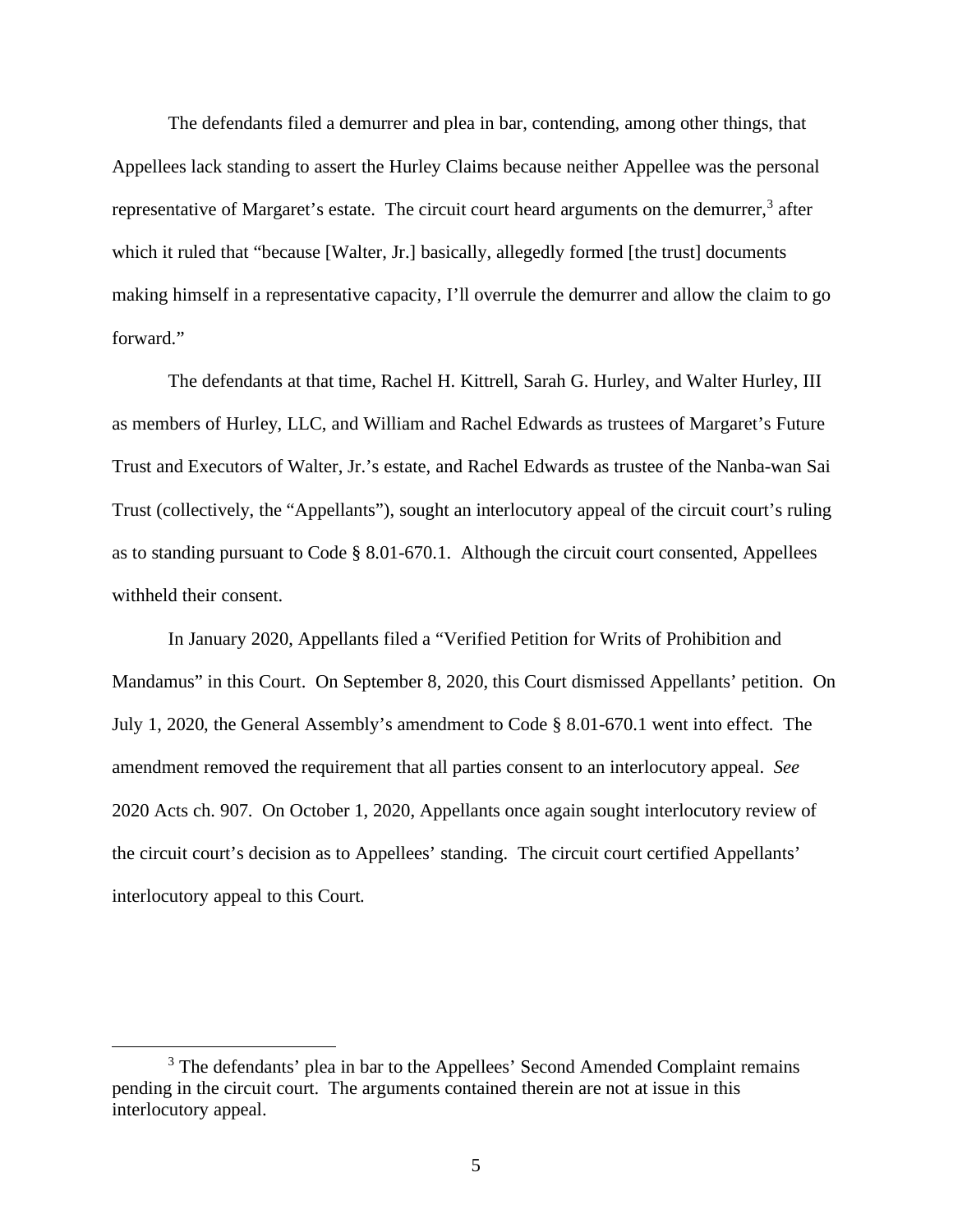## **II. Analysis**

In this interlocutory appeal, Appellants contend that the circuit court "improperly conferred standing on [Appellees] to pursue claims to challenge and unwind the arms-length sale by their mother, Margaret, of her minority interest in Hurley, LLC in 2006." We agree with Appellants.

This issue presents a question of law that we review de novo on appeal. *See Platt v. Griffith*, 299 Va. 690, 692 (2021). "To establish standing, it is essential for a litigant to 'show an immediate, pecuniary, and substantial interest in the litigation, and not a remote or indirect interest.'" *Id.* (quoting *Westlake Prop., Inc. v. Westlake Pointe Prop. Owners Ass'n*, 273 Va. 107, 120 (2007)). "Virginia law establishes that '[t]he personal representative, not a beneficiary of the estate, is the proper party to litigate on behalf of the estate and that is true even when the personal representative is also a possible beneficiary of the estate.'" *Id.* (quoting *Reineck v. Lemen*, 292 Va. 710, 722 (2016)); *see also* Code § 1-234.

Appellees maintain that Margaret's Living Trust, a revocable trust created in 2007, would have received title to Margaret's minority share in Hurley, LLC upon her death in 2014 but for the sale of her interest to Walter, Jr. in 2006. Appellees further theorize that because they were the ultimate remainder beneficiaries of Margaret's Living Trust, they would have received Margaret's minority interest in Hurley, LLC upon her death. Therefore, they seek to unwind the 2006 Hurley Transaction between Margaret and Walter, Jr. based upon Walter, Jr.'s alleged undue influence over Margaret and his breach of fiduciary duty.

Notably, the 2006 Hurley Transaction occurred approximately one year before the creation of Margaret's Living Trust, disposing of Margaret's minority interest in Hurley, LLC well before the creation of her revocable trust. Consequently, Margaret's minority interest was

6